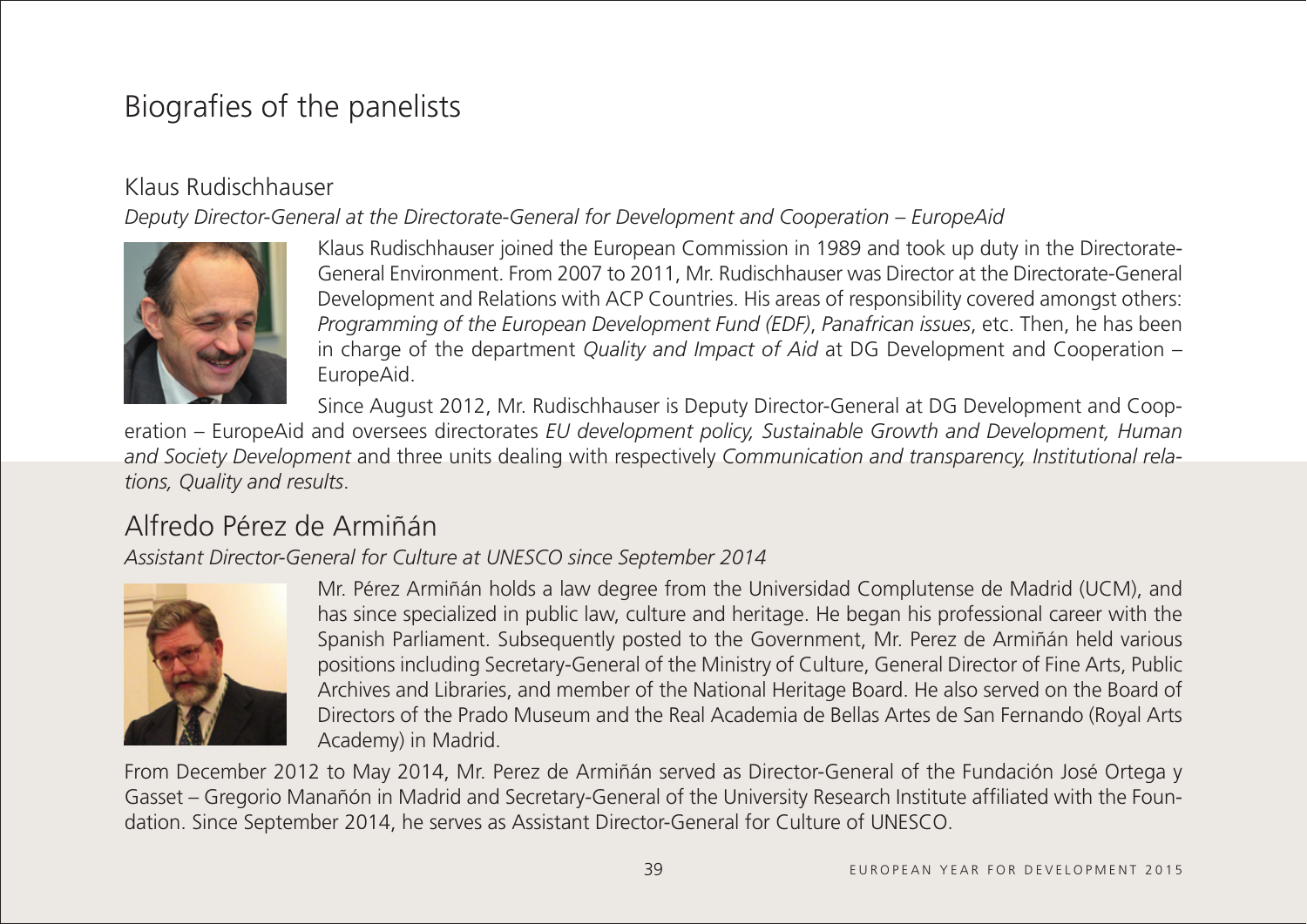# Frédéric Jacquemin *Director of Africalia*



Before assuming the position of Director of Africalia, Frédéric Jacquemin worked as an Expert in Cultural Policies at the Secretariat of the African, Caribbean and Pacific Group of States. In this context, he coordinated the ACP Cultural Observatory, where he conducted research into the creative industries and cultural policies of the ACP countries from 2009 to 2012.

He has designed development activities and training programmes in cultural enterprise management in sub-Saharan Africa for the Hicter Foundation and bodies such as Belgian Technical Cooperation, the Observatory of Cultural Policies in Africa and the International Organisation of La Francopho-

nie. Frédéric Jacquemin holds an MA in Art History and Archaeology from the Catholic University of Louvain and an MA in Business Administration from the E. Solvay Institute [Université Libre de Bruxelles].

## Aadel Essaadani

*Set designer and technical director of the Fabrique Culturelle des Abattoirs arts centre in Casablanca. Associate Director of the Casablanca Institut des Métiers du Spectacle (Institute of Performing Arts Trades)*



Aadel Essaadani was born in Casablanca. He studied urban development and urban sociology in France, and after undergoing training in technical performance production he worked as technical director and communications director for various festivals, including Les Estivales in Perpignan and Jazz au Chellah in Rabat.

He also ran the Ubu jazz club in Perpignan for three years, as well as Jazz sous le Rocher in Casablanca. During this same period, he founded the Casablanca Institute of Performing Arts Trades, which provides continuing training to professionals in the technical and administrative aspects of the

performing arts; he still runs the Institute today as Associate Director.

Since 2013, Aadel Esaadani chairs the Arterial Network, an African organisation that campaigns for recognition of the status of artists and the development of a creative economy on the continent.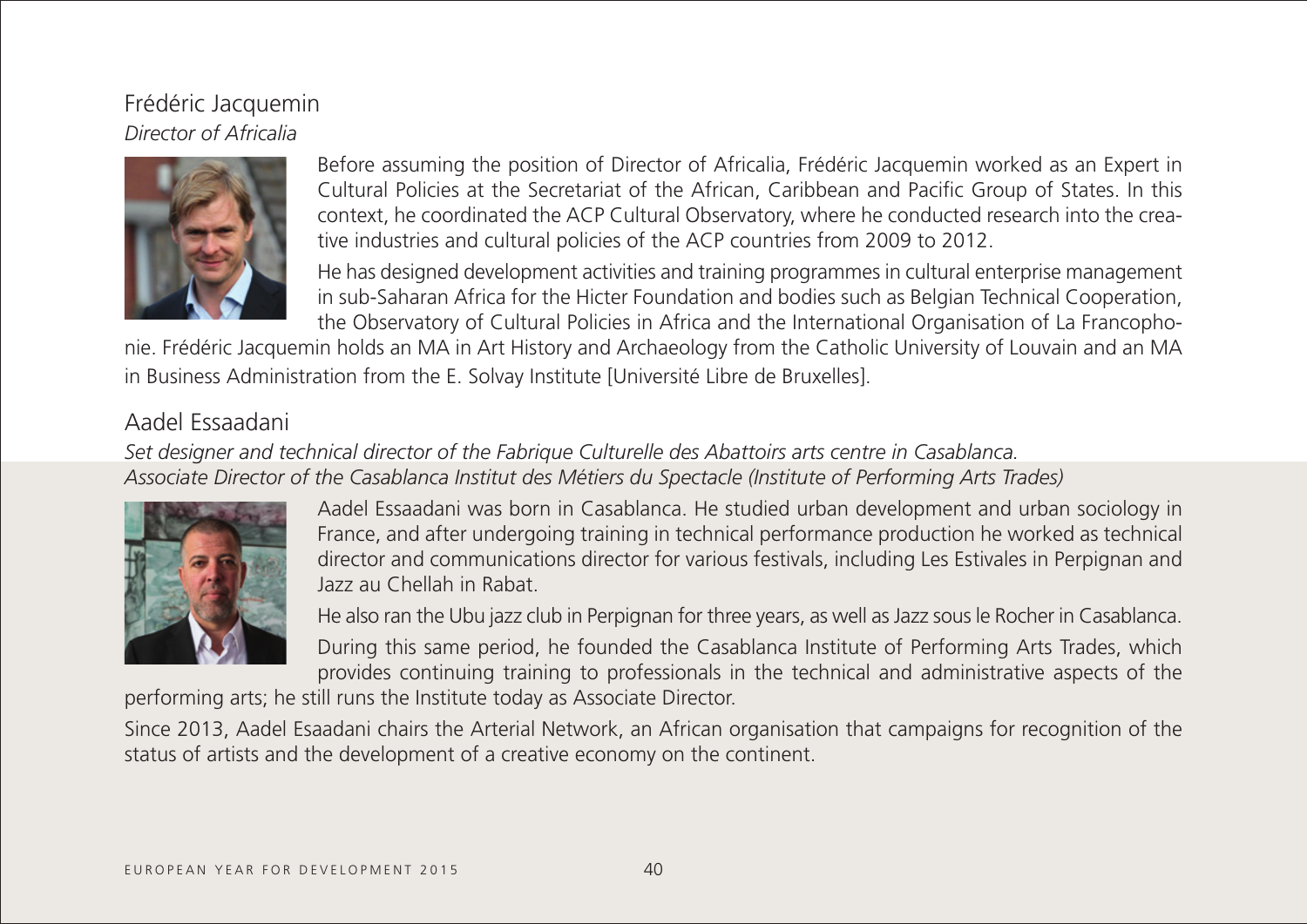# Étienne Minoungou

*Director of Les Récréâtrales, President of the Burkina Faso Centre of the International Theatre Institute (ITI) and Director of the Falinga theatre company in Ouagadougou, Burkina Faso*



Étienne Minoungou is an actor, director, playwright and cultural entrepreneur who divides his time between Ouagadougou and Brussels.

He is the director and founder of Les Récréâtrales (a pan-African theatrical writing, creativity and research residency programme and festival) and of the Falinga theatre company in Burkina Faso, as well as Vice-President of the Burkina Faso Centre of the International Theatre Institute (ITI) and President of the Cartel, a Burkinabe multidisciplinary federation.

Located at the heart of a working-class district of Ouagadougou, Les Récréâtrales hosts around ten creative projects on each occasion, bringing together between 80 and 100 artists from across the continent. Through dialogue with the local people, the project has stimulated a participatory process, leading to the increasing involvement of residents in different aspects through the development and implementation of a contract setting out local development goals. Les Récréâtrales is no longer just a cultural project: it is both an element in the identity of a community and a project in which local people tackle various issues that concern them and try to find answers to them together.

#### N'Diaye Ramatoulaye Diallo *Malian Minister of Culture*



Following her appointment as Minister of Culture, Ms N'Diaye Ramatoulaye Diallo defined a clear vision of culture in the following terms: '*Mali is a country with a rich ancient culture, and fortunately is still rooted in its traditions. Mali is a land proud of its cultural diversity. It is also a country that aspires to development. It would be an obvious step to create the conditions under which Malian culture can develop in an increasingly globalised world.*'

This vision led her to take part in the high-level thematic debate on culture and sustainable development in the post-2015 development agenda at the 68th Session of the General Assembly,

at the headquarters of the United Nations. On this occasion the Minister stressed Mali's vision of culture as a pillar of socio-economic development.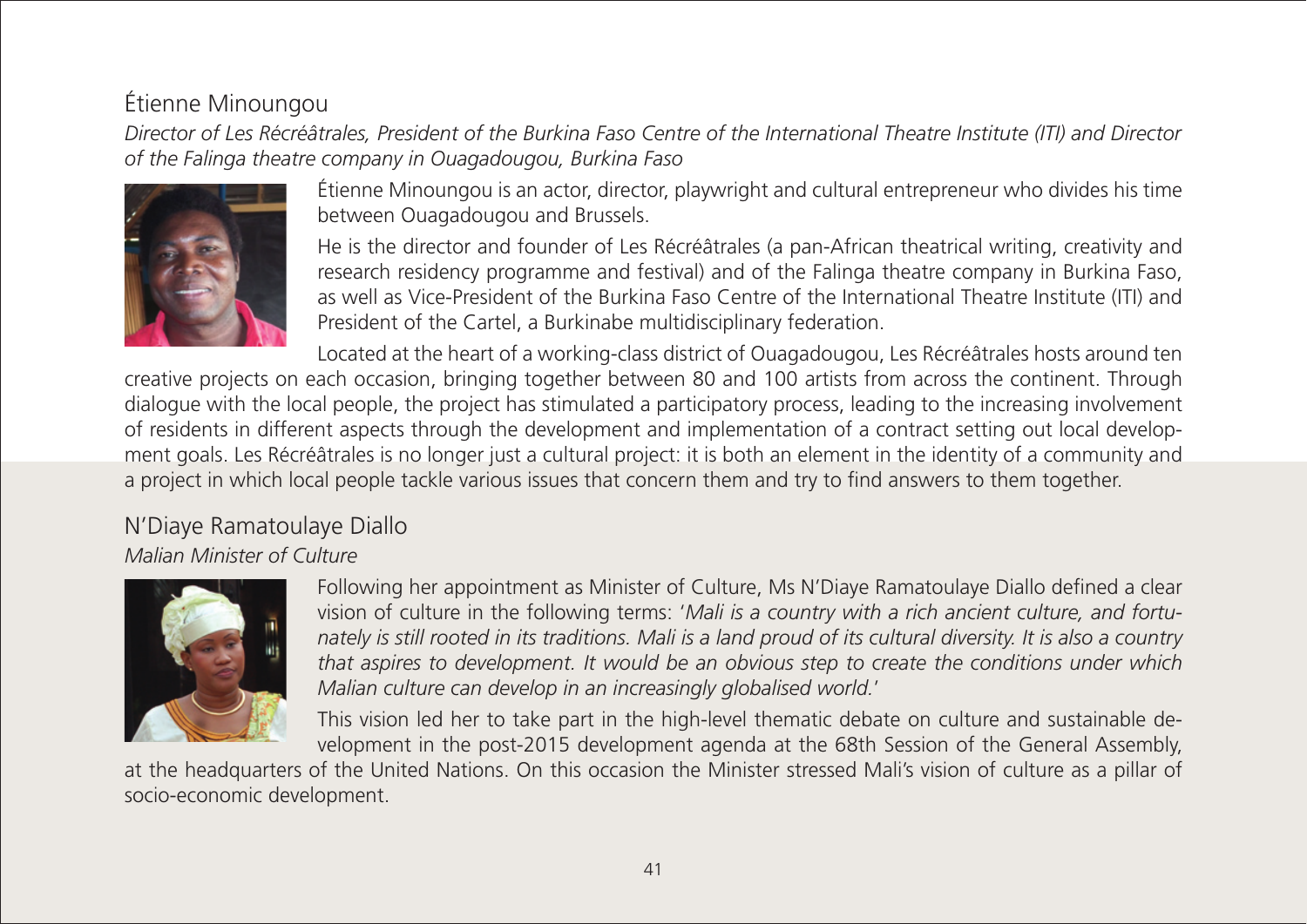As part of the same approach, Ms N'Diaye Ramatoulaye Diallo has been involved in the implementation of the Timbuktu Renaissance project, which aims to regenerate the legendary city of Timbuktu through its cultural wealth.

# Mário Lúcio Matias de Sousa Mendes

*Cape Verdean Minister of Culture, musician, poet, writer and playwright*



Mário Lúcio Matias de Sousa Mendes, better known as an artist under the name Mário Lúcio Sousa, was born in Tarrafel on the island of Santiago in Cape Verde.

Mário Lúcio Sousa has been Cape Verde's Minister of Culture since 2011, and is also an artist, writer, lawyer, and the founder and leader of the musical group Simentera, which has brought about a shift in Cape Verdean music in favour of acoustic music and African culture as part of the islands' cultural identity. He is a multi-instrumentalist and arranger of numerous Cape Verdean albums, and devised the music projects that represented his country at the Seville 92 and Lisbon

98 World Expositions. Mário Lúcio Sousa is also a founding member and director of the Quintal da Música association, whose private arts centre works to promote traditional music.

## Babacar Sarr

*Chairman of the Louga International Folklore and Percussion Festival (FESFOP), Senegal*



Babacar Sarr was born in Louga, Senegal, in the heart of the Sahel.

A teacher by profession, at a very early stage he became passionately involved in the work of voluntary organisations of all kinds, including youth clubs.

Since April 1999, Babacar Sarr has been Founding President of the Louga International Folklore and Percussion Festival (FESFOP) which engages in cultural, non-political, integrative and unifying activities for the sustainable development of the peoples of the Louga region.

In addition to the festival, FESFOP initiates local development projects, including a museum, percussion and dance workshops, community radio, a tourist village, responsible tourism and a craft fair. These activities make FESFOP a cultural operator that creates jobs and generates resources locally.